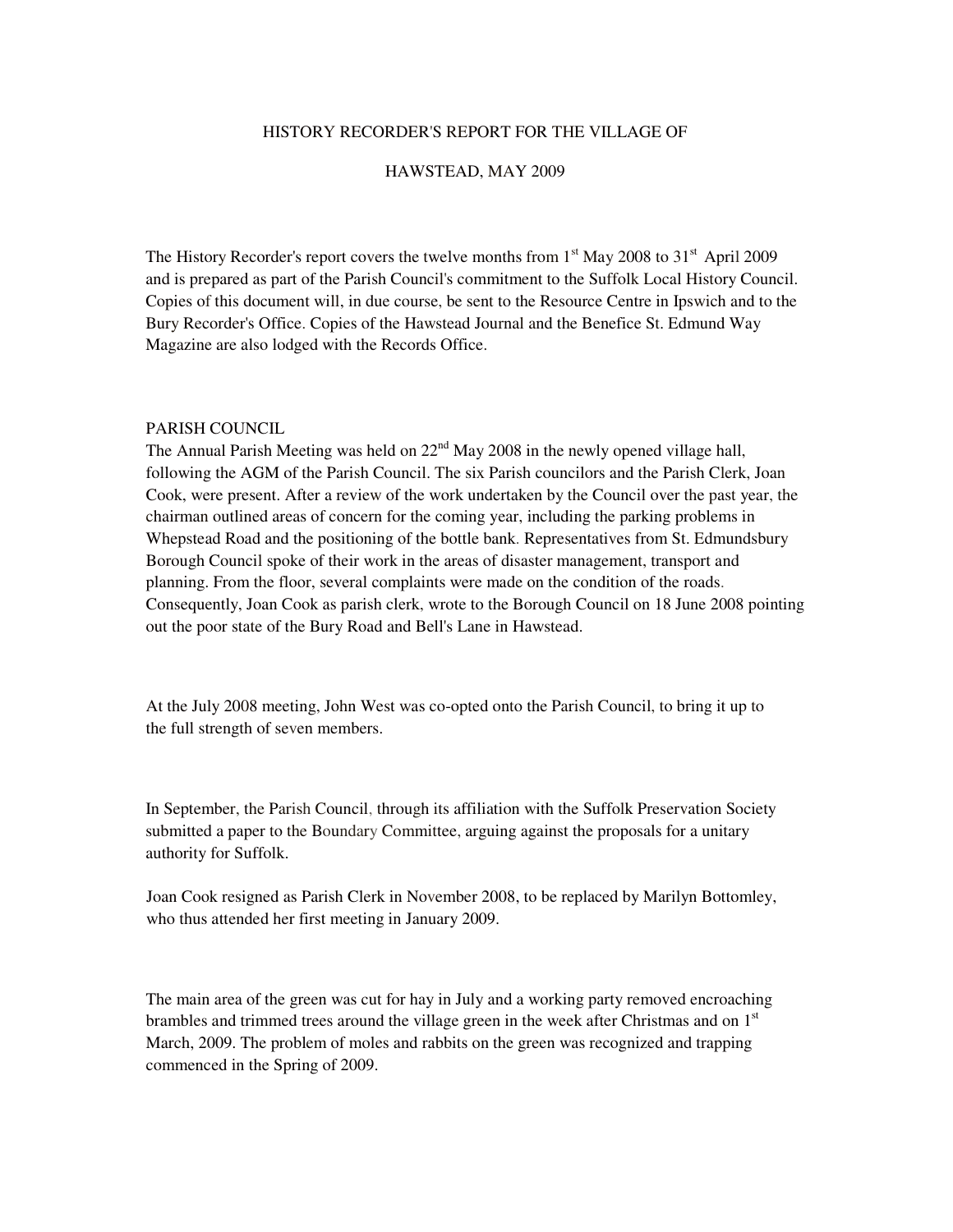The Electricity Board was working on overhead cables on poles in Pinford End on the 23<sup>rd</sup> and 24<sup>th</sup> September 2008. They had been working in the previous week in Hawstead. Power was cut as part of the refurbishment of the 11 Kilovolt overhead line. There were more power cuts at the beginning of October, in particular, around the village green. The interruption to the electricity supply planned for Tuesday  $24<sup>th</sup>$  February, to continue the upgrading of the supply, was cancelled. Contractors were thought to have caused damage to the village green by driving across it.

The Hawstead Journal was not published in September/October/November 2008. Over the year in question, the Parish Council website attracted an average of 164 "hits" per month.

# ROADWORKS

The temporary road closure of the C684 Bury Road, between Hawstead and Nowton from  $16<sup>th</sup>$ February to  $9<sup>th</sup>$  April 2009 was announced on  $29<sup>th</sup>$  January, and by Wednesday, the  $18<sup>th</sup>$ February, road works were well underway from Nowton to the junction of Bell's Lane and a little beyond to the junction with Whepstead Road. The road was reduced to single track, in and out of the workings, for access only.

The diversion signposted sent heavy good vehicles and coaches along Bell's Lane, causing huge inconvenience. This was highlighted in an article in the Bury Free Press on 13<sup>th</sup> February 2009, from Mr. and Mrs. Richardson. There was also a complaint that contractors were using the village hall car park for heavy goods vehicles, causing damage to the surface.

### VILLAGE HALL

As in previous years, a Plant Sale was held on  $17<sup>th</sup>$  May 2008, in advance of the Village Annual Flower and Produce Show, which took place on Sunday  $7<sup>th</sup>$  September 2008 at 2.00pm, with a dance in the evening. Heavy showers in the afternoon unfortunately restricted outside activities and stalls.

Although only open for less than a year, the village hall is used for a full range of activities. There have been 57 bookings, not counting regular village events, which include bingo on alternate Mondays, regular quiz nights and carpet bowls. A Men's Group has been formed, and from time to time meet for "Breakfast".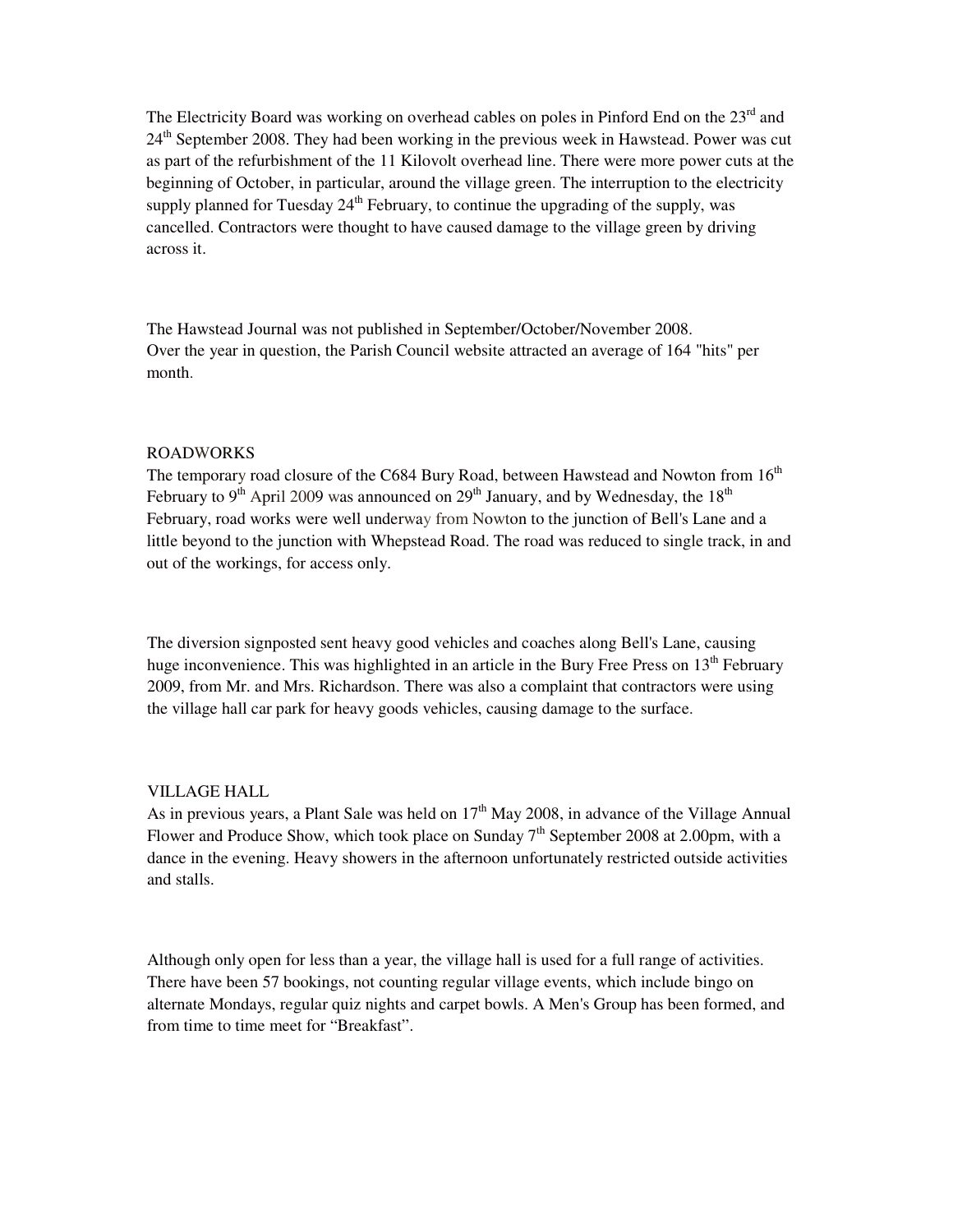Improvements have been made to the kitchen facilities, with purchases of utensils and equipment. Tiling was completed in January 2009.

There was a Christmas wreath making session and the Community Council organized a Christmas Lunch in the village hall on Thursday  $18<sup>th</sup>$  December 2008, the first for five years. This was followed on New Year's Eve by a village party to see out the old year. A Burn's Night supper was held in the village hall on  $24<sup>th</sup>$  January 2009, with Scottish country dancing. The Theatre Royal rural touring players returned to the village with their rendition of "Three Men in a Boat" in the hall on Wednesday,  $29<sup>th</sup>$  April 2009.

In the spring, the play area was re-barked, with further topping envisaged depending on the use and some external protection to the building was planned for the summer. The positioning of the bottle bank and the dog-refuse bin remain concerns. The Community Council gave advice on how to live a more eco-friendly life, with a series of meetings which started in February and ran on the second Wednesday of the month. This year's Plant Sale was held on Saturday 16<sup>th</sup> May, 2009. A budget forecasting an excess of income over expenditure was proposed for the coming year. The Community Council AGM was held on Thursday, 28<sup>th</sup> May.

## CHURCH/BENEFICE

On Sunday 29<sup>th</sup> June, 2008, the new assistant curate, The Reverend Annette Shannon was ordained deacon in Bury Cathedral at 10.00am. The service of welcome for her as the new benefice curate was held at 3.30pm that afternoon at Lawshall Church. A choir was formed and practiced at Park House with Graham Shorter and gave a performance of a piece specially composed for the occasion by Graham. Anne Shorter completed her placement with the benefice on 15<sup>th</sup> June, with her last service at Nowton. Graham Shorter played for his last service at Hawstead on Sunday 29<sup>th</sup> August.

On Saturday 13 September 2008, the Historic Church cycle ride round Suffolk again included Hawstead.

The Harvest Supper was held on Saturday 1<sup>st</sup> November in the village hall. Hawstead churchyard is now mowed, strimmed and tidied by offenders supervised by the Suffolk Probation Service.

Christmas carols and readings were given on Sunday  $21<sup>st</sup>$  December at 6pm. A Lent Lunch was held to raise funds for The Vineyard Church, for its work with the homeless in Bury. The Annual Parochial Church Meeting was convened on Monday 6<sup>th</sup> April, 2009. Father Geoffrey Smith, who was the Priest in charge of four of the parishes in the Benefice during the last interregnum, was one of the recipients of the Royal Maundy, which was distributed in St. Edmundsbury Cathedral on the Thursday before Easter, the  $9<sup>th</sup>$  April, 2009.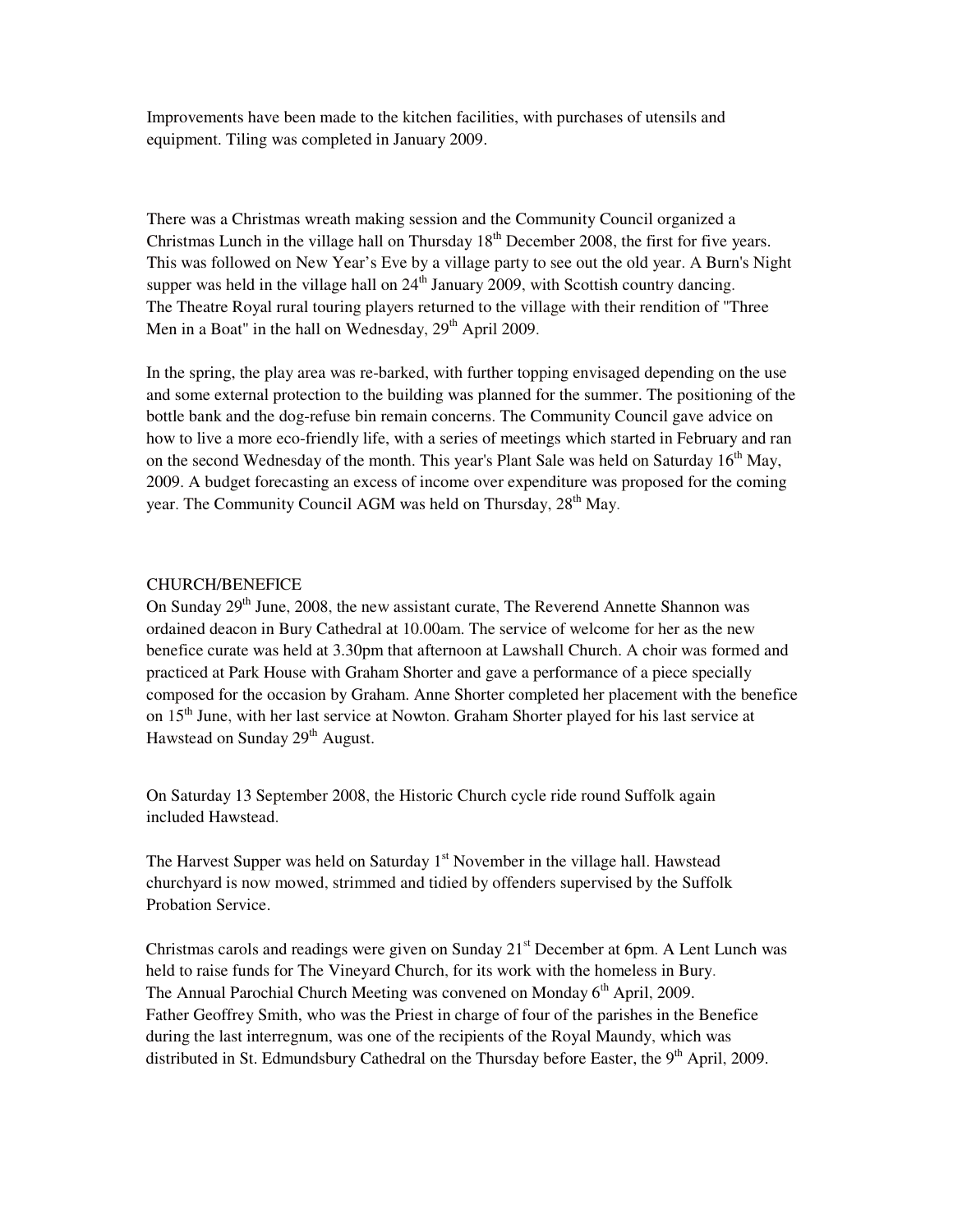In the summer of 2008, village beekeepers welcomed a multi-million aid package to protect declining bee populations. Research is to be carried out to combat the varroa mite and also into the effects of radio waves and mobile phone masts on bee orientation. Many colonies throughout the region were hit by bad weather in the past two summers and yields from the village hives were generally low.

Pollution in the River Lark at Sicklesmere caused the death of hundreds of crayfish and some freshwater shrimp. A fungicide called fenpropimorph, used in pesticides, leaked into the River Lark from Church Farm, Hawstead on June 11<sup>th</sup>, 2008. Rupert Brown pleaded guilty to a charge of causing poisonous, noxious or polluting matter to enter into the river when appearing before Bury St. Edmunds magistrates on  $12<sup>th</sup>$  March, 2009. He was fined £2,500, ordered to pay costs of £4,609.21 and a £15 victim surcharge.

Several complaints were made about the problem of spreading sewage on fields causing unacceptable smells and odours, from the end September and into early October 2008.

On a happier note, Andrew Brown won two first and two second prizes at the Rutland County Show for his beef cattle.

On Sunday 22<sup>nd</sup> February 2009, a runners road race from Nowton passed along Park Lane and across the bridge over The Lark in Pinford End and then up Bull Lane to Whepstead.

Firefighters were called to tackle a fire in Hawstead in the early hours of 26<sup>th</sup> September 2008. A small blaze broke out in the utility room at Pinford End Farm, Bull Lane at about 5am. Crews from Bury St. Edmunds and Wickhambrook attended the scene to find one floor of the two storey building completely smoke logged. The incident was over by 5.30am.

# WEATHER

On Monday 26<sup>th</sup> May 2008, heavy rain and strong winds from the north-east caused a power cut from about 3pm.

Pupils were shaken in a minibus accident on  $5<sup>th</sup>$  December 2008. A minibus carrying youngsters from Hawstead and surrounding villages to school, crashed into a ditch leaving four children injured. The minibus was on its way to All Saints Primary School in Lawshall when it slid and hit a tree at about 8.50am. The driver was also injured. Ice on the road was a factor. The minibus was taken away by police at 1.05pm.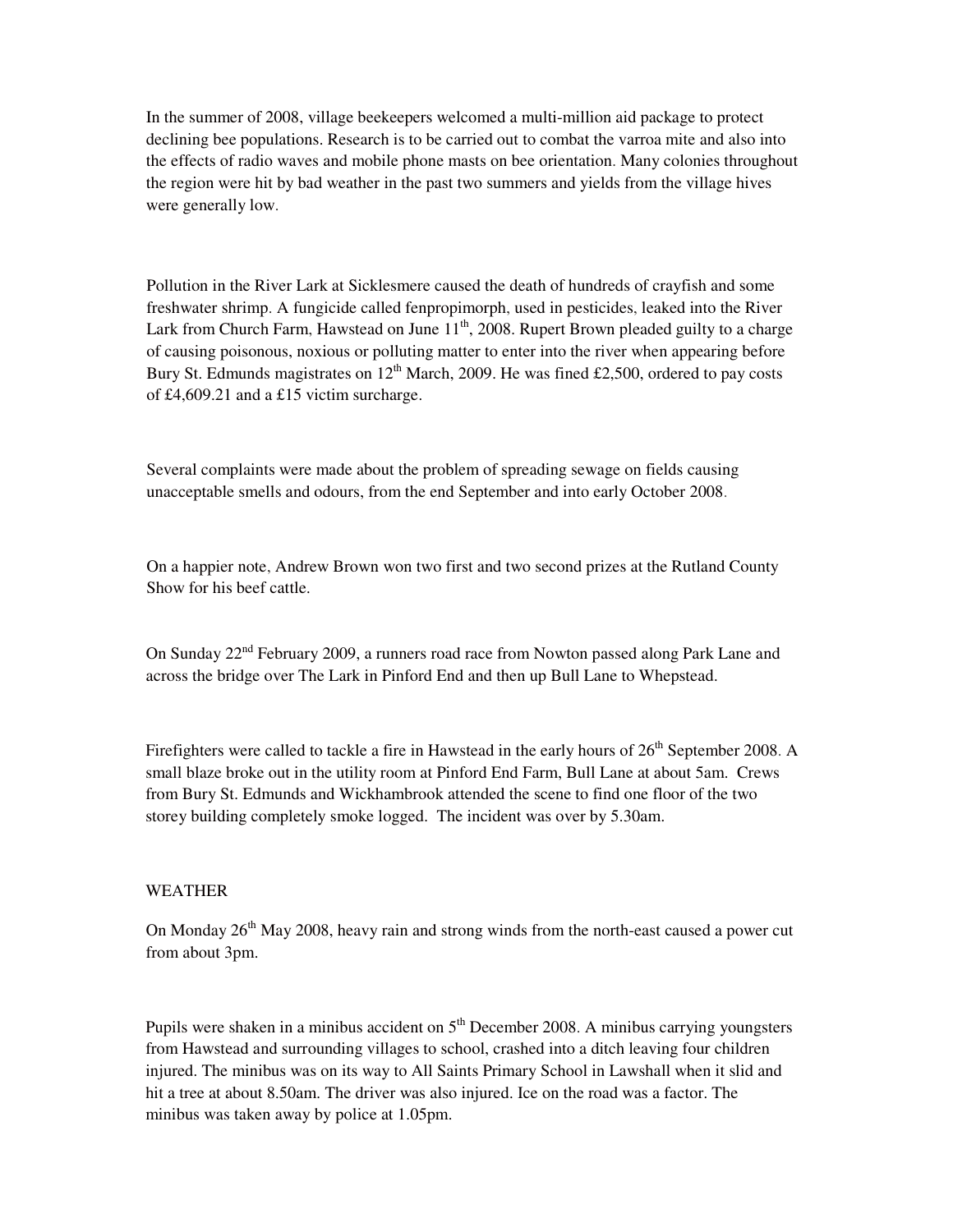Overnight on the Monday/Tuesday 9 to  $10<sup>th</sup>$  February 2009, flooding caused chaos across the region. A 20 hour battering of rain saw nearly a month's worth of rain fall, making it difficult for rivers and drains to cope. The Environmental agency issued a flood warning on Tuesday 10<sup>th</sup> February for the River Lark between Sicklesmere and Bury St. Edmunds. The heavy rain overnight, combined with melting snow resulted in flooding at Pinford End (Bull Lane and to the bridge over the Lark). At about 6.10am water rescue fire crews were called to Bull Lane, Hawstead where a car was in trouble. By the time crews arrived the car had been towed out by a member of the public. Also, the brook at Brook Green on Bell's Lane made Bell's Lane impassable and the road at the junction of Bell's Lane with the Bury Road by the pumping station, was under water.

The Metcalfe Arms, which had closed in March 2006, opened again in June 2007, closed again in July 2008. No application was received by St. Edmundsbury council for change of use to private housing. In March 2009 news circulated in the village that new tenants would be moving into the pub and consequently, tenant Richard Reed took over the pub lease on  $7<sup>th</sup>$  April. By the Thursday the 9<sup>th</sup> the iron chain was removed from the entrance to the car park and a board announced that hostelry would be open on Good Friday,  $10<sup>th</sup>$  April in the evening.

Jane Holliday, 54, from Hawstead made a 160ft bungee jump from a crane at Bury Rugby Club to raise funds for St. Nicholas Hospice, on  $14<sup>th</sup>$  February 2009. So far she has raised £750, but plans to raise more by facing her fear of spiders and going white water rafting. Mrs. Holliday's daughter, Fiona also took part in the jump.

For the third successive year, traditional May Day celebrations were held on Friday, May  $1<sup>st</sup>$ 2009, at 5.15am on the corner of the village green at the end of Bells Lane, outside Fyletts Manor Cottages, with the Green Dragon Morris men. Breakfast followed, kindly hosted by Andy and Fran Evershed.

During the last year, we said goodbye to Arthur Wright, whose funeral took place at All Saints. Hawstead on 14<sup>th</sup> October 2008. Derek (Dick) James of Whepstead Road died on Wednesday  $7<sup>th</sup>$  January 2009 and his funeral was held on Friday  $23<sup>rd</sup>$  January in the church. Alfred Dawson died on Monday,  $9<sup>th</sup>$  February 2009 at Addenbrooke's hospital, Cambridge. The funeral was on Friday  $27<sup>th</sup>$  February, at 2.00pm in the church, followed by a reception in the village hall.

Tilley, a cat owned by Rosemary Carr, was nominated in August 2008 for the Bury Free Press Star Pet of 2008.